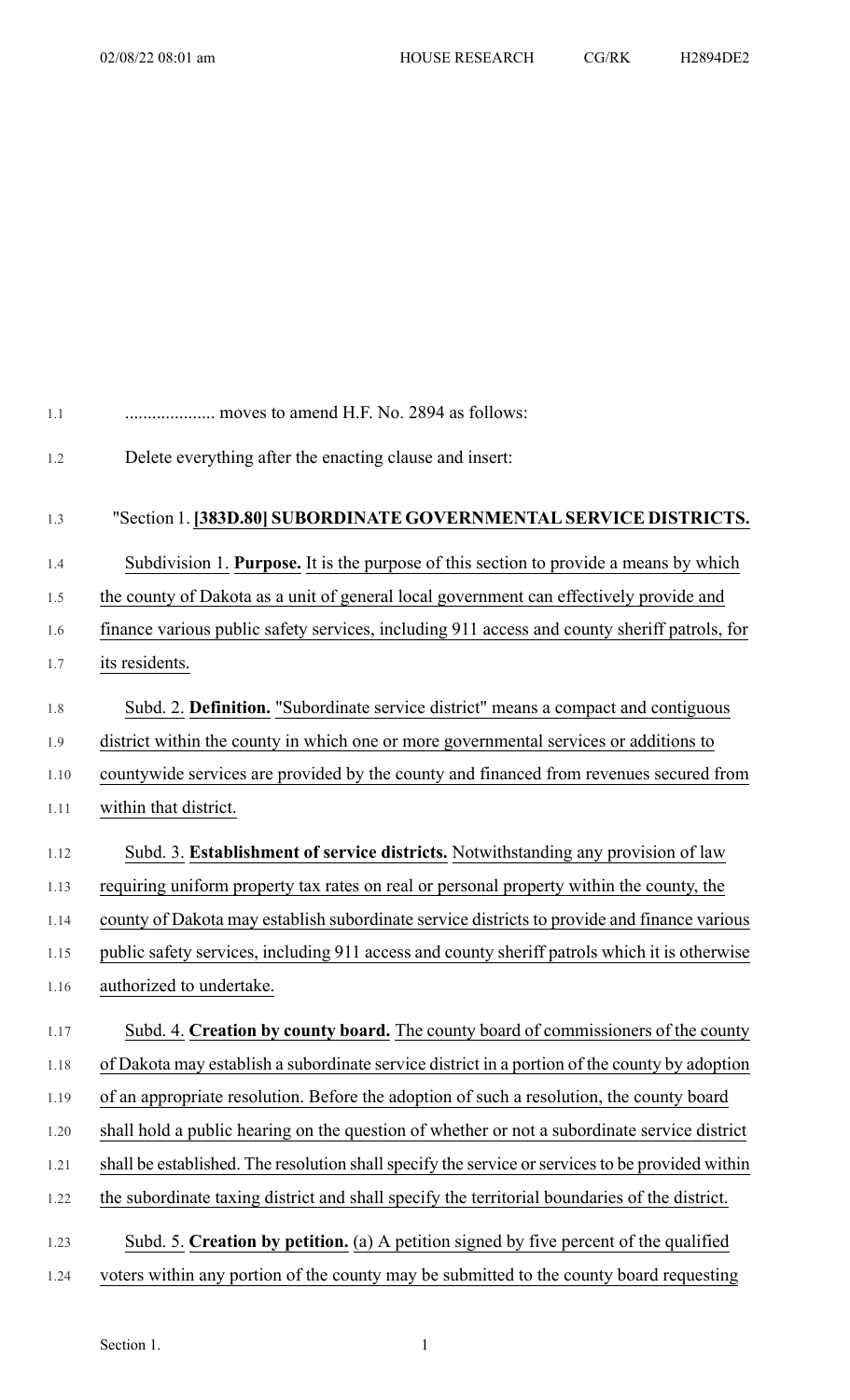| 2.1  | the establishment of a subordinate county service district to provide various public safety        |
|------|----------------------------------------------------------------------------------------------------|
| 2.2  | services, including 911 access and county sheriff patrols which the county is otherwise            |
| 2.3  | authorized by law to provide. The petition shall include the territorial boundaries of the         |
| 2.4  | proposed service district and shall specify the types of services to be provided therein.          |
| 2.5  | (b) Upon receipt of the petition, and verification of the signatures thereon by the county         |
| 2.6  | auditor, the county board shall, within 30 days following verification, hold a public hearing      |
| 2.7  | on the question of whether or not the requested subordinate service district shall be              |
| 2.8  | established.                                                                                       |
| 2.9  | (c) Within 30 days following the holding of a public hearing, the county board, by                 |
| 2.10 | resolution, shall approve or disapprove the establishment of the requested subordinate county      |
| 2.11 | service district. A resolution approving the creation of the subordinate service district may      |
| 2.12 | contain amendments or modifications of the district's boundaries or functions as set forth         |
| 2.13 | in the petition.                                                                                   |
| 2.14 | Subd. 6. Publication and effective date. Upon passage of a resolution authorizing the              |
| 2.15 | creation of a subordinate county service district, the county board shall cause to be published    |
| 2.16 | once in the official newspapers the resolution. The resolution shall include a general             |
| 2.17 | description of the territory to be included within the district, the type of service or services   |
| 2.18 | to be undertaken in the district, a statement of the means by which the service or services        |
| 2.19 | will be financed, and a designation of the county agency or officer who will be responsible        |
| 2.20 | for supervising the provision of the service or services. The service district shall be deemed     |
| 2.21 | established 30 days after publication or at such later date as may be specified in the resolution. |
| 2.22 | Subd. 7. Referendum. (a) Upon receipt of a petition signed by five percent of the                  |
| 2.23 | qualified voters within the territory of the proposed service district prior to the effective      |
| 2.24 | date of its creation as specified in subdivision 6, the creation shall be held in abeyance         |
| 2.25 | pending a referendum vote of all qualified electors residing within the boundaries of the          |
| 2.26 | proposed service district.                                                                         |
| 2.27 | (b) The county board shall make arrangements for the holding of a special election on              |
| 2.28 | a date authorized by section 205.10, subdivision 3a, and within the boundaries of the proposed     |
| 2.29 | taxing district. The question to be submitted and voted upon by the qualified voters within        |
| 2.30 | the territory of the proposed service district shall be phrased substantially as follows:          |
| 2.31 | "Shall a subordinate service district be established in order to provide (service or services      |
| 2.32 | to be provided) financed by (revenue sources)?"                                                    |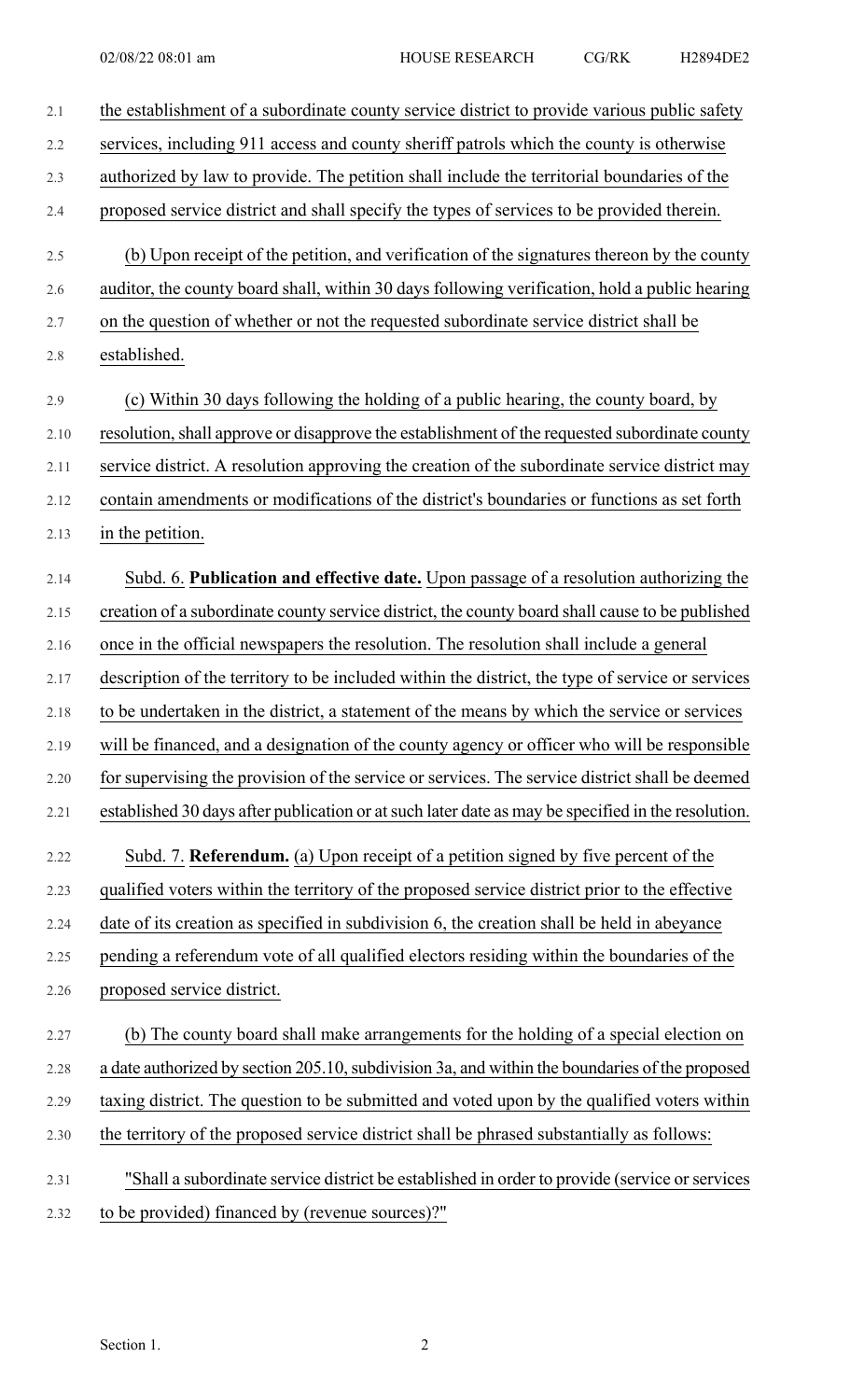| 3.1     | (c) If a majority of those voting on the question favor creation of the proposed subordinate     |
|---------|--------------------------------------------------------------------------------------------------|
| 3.2     | service district, the district shall be deemed created upon certification of the vote by the     |
| 3.3     | county auditor. The county auditor shall administer the election.                                |
| 3.4     | Subd. 8. Expansion of boundaries of subordinate service district. The county board,              |
| 3.5     | on its own motion or pursuant to petition, may enlarge any existing subordinate county           |
| 3.6     | service district pursuant to the procedures specified in subdivisions 4 to 7. Only qualified     |
| 3.7     | voters residing in the district to be added shall be eligible to participate in the election;    |
| $3.8\,$ | provided that if five percent of the qualified voters residing in the existing service district  |
| 3.9     | petition to participate therein, all qualified voters residing in the proposed service district  |
| 3.10    | shall be eligible.                                                                               |
| 3.11    | Subd. 9. Financing. Upon adoption of the next annual budget following the creation of            |
| 3.12    | a subordinate county service district, the county board shall include in such budget             |
| 3.13    | appropriate provisions for the operation of the subordinate service district including, as       |
| 3.14    | appropriate, a property tax levied only on property within the boundaries of the subordinate     |
| 3.15    | taxing district or by levy of a service charge against the users of such service within the      |
| 3.16    | district, or by any combination thereof.                                                         |
| 3.17    | Subd. 10. Withdrawal. Upon receipt of a petition signed by ten percent of the qualified          |
| 3.18    | voters within the territory of the subordinate service district requesting the withdrawal of     |
| 3.19    | the service district from the provisions of this section, or pursuant to its own resolution, the |
| 3.20    | county board shall make arrangements for the holding of a special election not less than 30      |
| 3.21    | nor more than 90 days after receipt of such a petition within the boundaries of the service      |
| 3.22    | district. The question to be submitted and voted upon by the qualified voters within the         |
| 3.23    | territory of the service district shall be phrased substantially as follows:                     |
| 3.24    | "Shall the subordinate service district heretofore established be withdrawn and the service      |
| 3.25    | or services of the county as provided for such service district be discontinued?"                |
| 3.26    | If a majority of those voting on the question favor the withdrawal and discontinuance            |
| 3.27    | of such services, the service district shall be deemed withdrawn and the services of the         |
| 3.28    | county shall be discontinued upon certification of the vote by the county auditor. The county    |
| 3.29    | auditor shall administer the election.                                                           |
| 3.30    | Subd. 11. Expiration. A subordinate service district, or any portion thereof, established        |
| 3.31    | under this section expires after all property in the service district has been annexed by one    |
| 3.32    | or more municipalities that provide public safety services, including 911 access and peace       |
| 3.33    | officer patrols, to its residents. The county board shall adopt a resolution stating that the    |
|         |                                                                                                  |